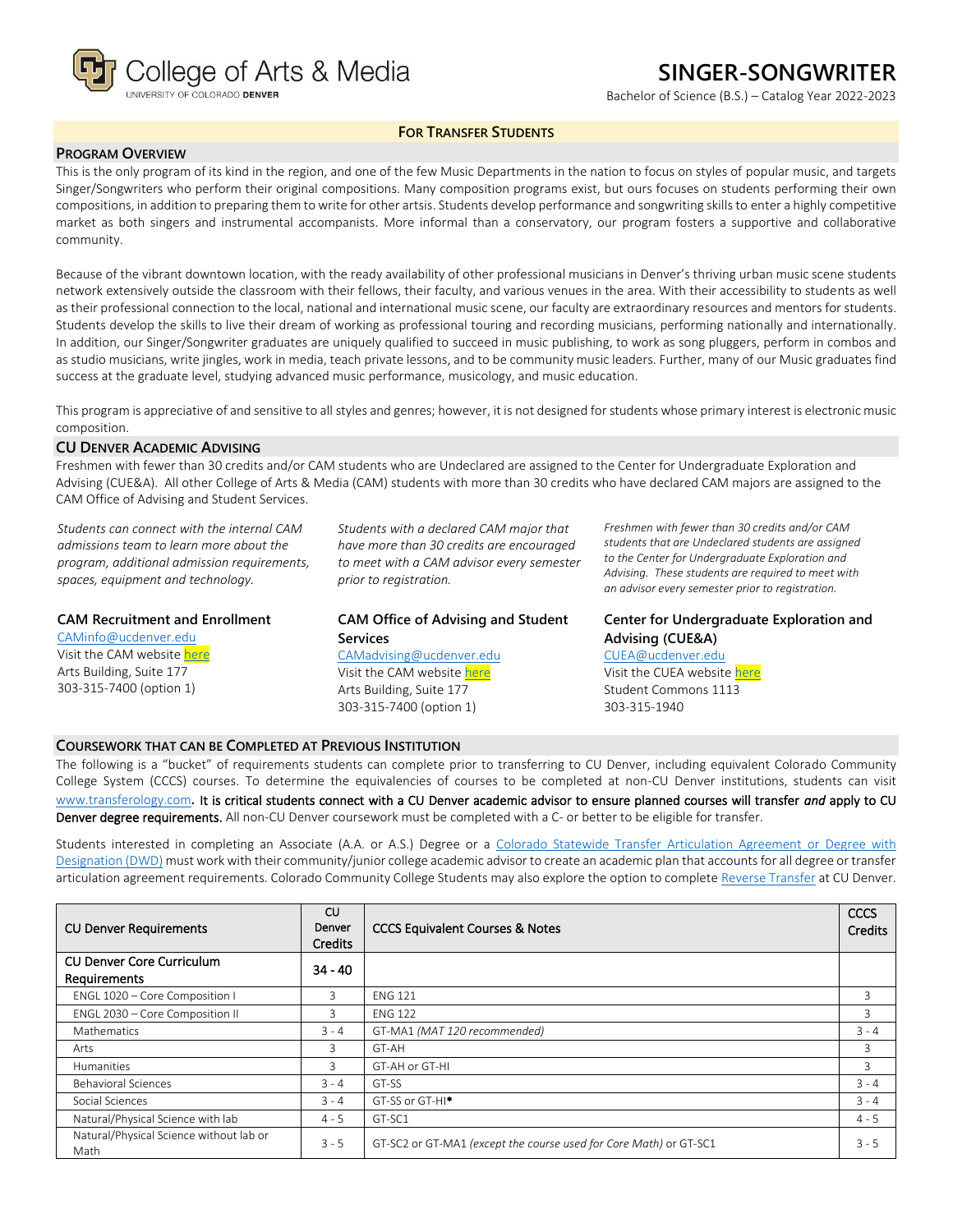College of Arts & Media

RSITY OF COLORADO DENVER

# **SINGER-SONGWRITER**

Bachelor of Science (B.S.) – Catalog Year 2022-2023

|                                                          |               | <b>FOR TRANSFER STUDENTS</b>                                                                                                       |                          |
|----------------------------------------------------------|---------------|------------------------------------------------------------------------------------------------------------------------------------|--------------------------|
| International Perspectives                               | 3             | Additional GT-AH, HI, SS* (see note below)                                                                                         | 3                        |
| Cultural Diversity                                       | 3             | To be completed at CU Denver. This requirement must be completed with an upper-division<br>course and CCCS courses will not apply. |                          |
| Non-Major Arts (Visual Arts, Theatre, Film,<br>or Dance) | $\mathbf{R}$  |                                                                                                                                    | ς                        |
| General Electives (if needed)                            | $0 - 1$       |                                                                                                                                    | $0 - 1$                  |
| <b>Singer-Songwriter Transfer Credits</b>                | 19            |                                                                                                                                    |                          |
| PMUS 1100 Music Theory I                                 | 3             | MUS 110 Music Theory I                                                                                                             | 3                        |
| PMUS 1200 Music Theory II                                | 3             | MUS 111 Music Theory II                                                                                                            | 3                        |
| PMUS 1110 Ear Training and Sight Singing I               | 1             | MUS 112 Ear Training/Sight-singing I Lab                                                                                           |                          |
| PMUS 1210 Ear Training and Sight Singing II              | 1             | MUS 113 Ear Training/Sight-singing II Lab                                                                                          |                          |
| Music History Elective                                   | 3             | Consult CAM Advising for options.                                                                                                  | 3                        |
| PMUS 1023 Piano Class I                                  | $\mathbf{1}$  | MUS 131 Music Class I                                                                                                              | $\overline{\phantom{a}}$ |
| PMUS 1024 Piano Class II                                 | -1            | MUS 132 Music Class II                                                                                                             |                          |
| PMUS 2110 Ear Training and Sight Singing<br>Ш            | $\mathbf{1}$  | MUS 212 Advanced Ear Training/Sight-singing I Lab                                                                                  |                          |
| Music Elective                                           | $\mathcal{P}$ | Consult CAM Advising for options.                                                                                                  | $\mathcal{P}$            |
| Total                                                    | 53-60         |                                                                                                                                    |                          |

\*If students receive an Associate's of Arts degree from a Colorado Community College, they are not required to complete the International Perspectives Core Requirement.

\*\*The number of elective hours needed depends on how many extra transfer credits a student transfers into CU Denver with.

#### *\**The applicability of Guaranteed Transfer (GT Pathways) courses to specific CU Denver Core Curriculum requirements requires completion of a block of five courses: two GT-AH course; one GT-HI course; one GT-SS course; and one additional GT-AH, GT-HI, or GT-SS course.

#### **SAMPLE PLAN – COURSEWORK TO BE COMPLETED AT CU DENVER**

Based on successful completion of 60 applicable transfer credits and the complete "bucket" of requirements outlined above, students would have the following remaining to complete at CU Denver. At CU Denver, students must tailor this plan based on the evaluation of previously completed college coursework (e.g., AP, IB, CLEP, dual/concurrent enrollment, and transfer credit), course availability, individual preferences related to course load, summer term courses, part-time or fulltime student status, or add-on programs such as minors or double-majors.

|   | Fall                                                     | <b>CRS</b> | Spring                                                            | <b>CRS</b> |
|---|----------------------------------------------------------|------------|-------------------------------------------------------------------|------------|
|   | Applied Audition Instrument Singer/Songwriter #1<br>PMUS |            | Applied Audition Instrument Singer/Songwriter #2<br><b>PMUS</b>   |            |
| ≌ | PMUS 1500 General Recital #1                             |            | PMUS 1500 General Recital #2                                      |            |
| O | PMUS 1470 Performance Practice Ensemble*                 |            | Ensemble #2                                                       |            |
| Ф | PMUS 1025 Piano Class III                                |            | Piano Class IV or Functional Guitar Skills**<br><b>PMUS</b>       | 1-2        |
| Φ | MUSC 2700 Introduction to Music Business                 |            | PMUS 2200 Jazz Theory (Spring only)                               |            |
|   |                                                          |            | PMUS 3310 Songwriting Analysis & Creative Exercises (Spring only) | २          |
|   | <b>Total Credit Hours</b>                                |            | <b>Total Credit Hours</b>                                         | $10-1$     |

|         | Fall                                          | <b>CRS</b> | <b>Spring</b>                                   | CRS |
|---------|-----------------------------------------------|------------|-------------------------------------------------|-----|
|         | PMUS 1734 Applied Voice, Singer/Songwriter #3 |            | PMUS 2220 Songwriting Production                |     |
| $\circ$ | PMUS 1500 General Recital #3                  |            | PMUS 3320 Popular Music Arranging (Spring only) |     |
|         | Fnsemble #3                                   |            | PMUS 1734 Applied Voice, Singer/Songwriter #4   |     |
| Yea     | MUSC 3220 Artist Management                   |            | PMUS 1500 General Recital #4                    |     |
|         | MUSC 3210 Music Marketing                     |            | Ensemble #4                                     |     |
|         | MUSC 1540 Intro to Audio Production           |            | SOPHOMORE ASSESSMENT AND PIANO PROFICIENC       |     |
|         | <b>Total Credit Hours</b>                     | Ω          | <b>Total Credit Hours</b>                       |     |

|                   | Fall                                                | <b>CRS</b> | Spring                                            | CRS                  |
|-------------------|-----------------------------------------------------|------------|---------------------------------------------------|----------------------|
| $\mathbf{\omega}$ | PMUS 3772 Applied Singer/Songwriter #5              |            | PMUS 3772 Applied Singer/Songwriter               |                      |
|                   | Ensemble #5                                         |            | Ensemble #6                                       |                      |
|                   | PMUS 4310 Genre Songwriting for TV/Film (Fall only) |            | PMUS 3200 Popular Music Perf Skills (Spring only) |                      |
| 69                | MUSC 3755 Music Publishing                          |            | PMUS 2050 The Holistic Musician                   |                      |
|                   |                                                     |            |                                                   | <b>JUNIOR RECITA</b> |
|                   | <b>Total Credit Hours</b>                           |            | <b>Total Credit Hours</b>                         |                      |

| Fall                                                            | <b>CRS</b> | Spring                                                            | <b>CRS</b> |
|-----------------------------------------------------------------|------------|-------------------------------------------------------------------|------------|
| <b>PMUS</b><br>Applied Audition Instrument Singer/Songwriter #1 |            | Applied Audition Instrument Singer/Songwriter #2<br><b>PMUS</b>   |            |
| PMUS 1500 General Recital #1                                    |            | PMUS 1500 General Recital #2                                      |            |
| PMUS 1470 Performance Practice Ensemble*                        |            | Ensemble #2                                                       |            |
| PMUS 1025 Piano Class III                                       |            | Piano Class IV or Functional Guitar Skills**<br><b>PMUS</b>       | 1-2        |
| MUSC 2700 Introduction to Music Business                        |            | PMUS 2200 Jazz Theory (Spring only)                               |            |
|                                                                 |            | PMUS 3310 Songwriting Analysis & Creative Exercises (Spring only) |            |
| Total Credit Hours                                              | o          | <b>Total Credit Hours</b>                                         | 10-11      |

| Fall                                          | <b>CRS</b> | Spring                                          | <b>CRS</b> |
|-----------------------------------------------|------------|-------------------------------------------------|------------|
| PMUS 1734 Applied Voice, Singer/Songwriter #3 |            | PMUS 2220 Songwriting Production                |            |
| PMUS 1500 General Recital #3                  |            | PMUS 3320 Popular Music Arranging (Spring only) |            |
| Ensemble #3                                   |            | PMUS 1734 Applied Voice, Singer/Songwriter #4   |            |
| MUSC 3220 Artist Management                   |            | PMUS 1500 General Recital #4                    |            |
| MUSC 3210 Music Marketing                     |            | Ensemble #4                                     |            |
| MUSC 1540 Intro to Audio Production           |            | SOPHOMORE ASSESSMENT AND PIANO PROFICIENCY      |            |
| Total Credit Hours                            | $\circ$    | <b>Total Credit Hours</b>                       |            |
|                                               |            |                                                 |            |

| Spring                                            | <b>CRS</b> |
|---------------------------------------------------|------------|
| PMUS 3772 Applied Singer/Songwriter               |            |
| Ensemble #6                                       |            |
| PMUS 3200 Popular Music Perf Skills (Spring only) |            |
| PMUS 2050 The Holistic Musician                   |            |
| <b>JUNIOR RECITAL</b>                             |            |
| <b>Total Credit Hours</b>                         |            |